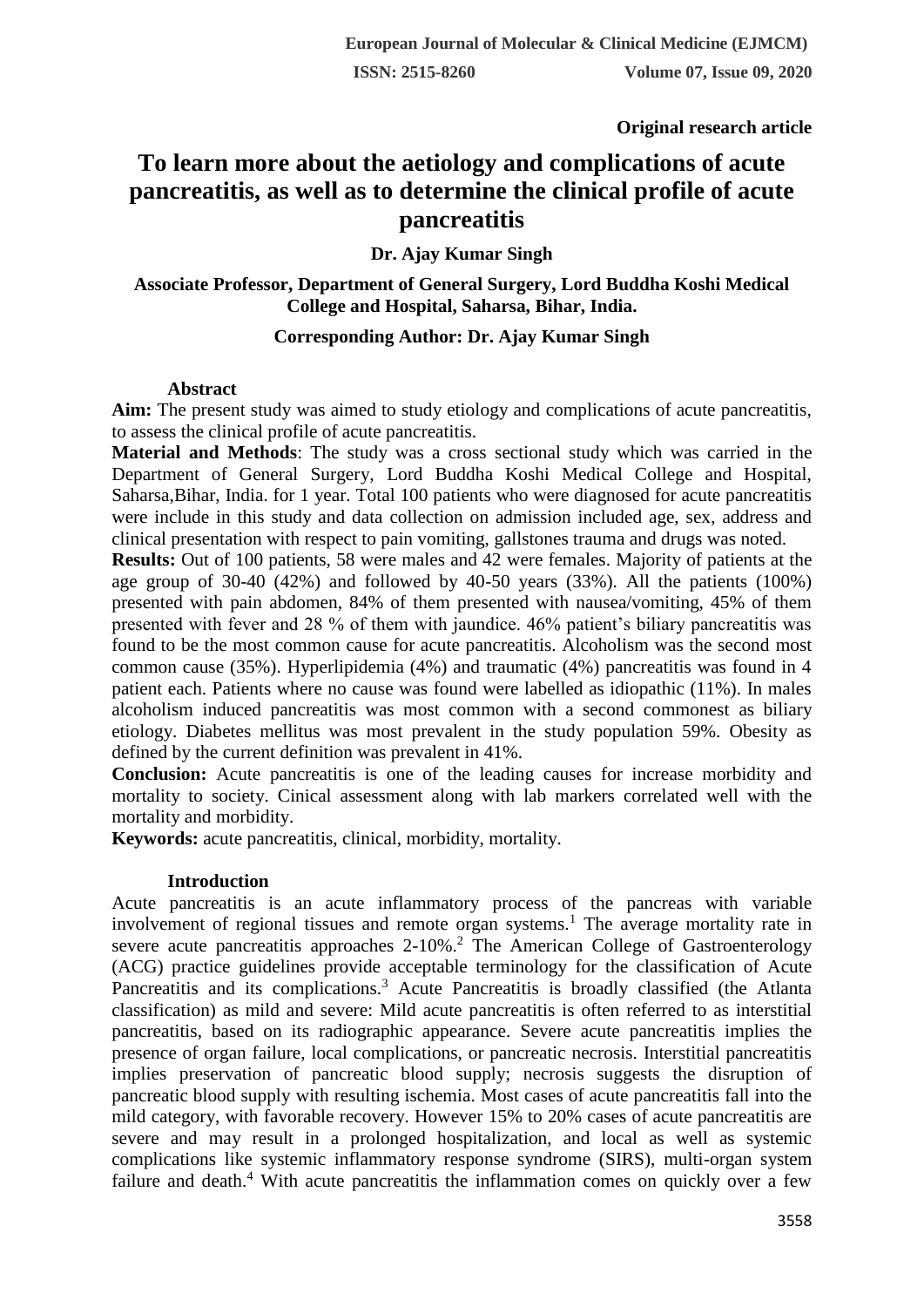**ISSN: 2515-8260 Volume 07, Issue 09, 2020**

hours and usually goes away, leaving no permanently damage. However, it can be fatal if complication occurs. There are many causes of acute pancreatitis, but the mechanisms by which these conditions trigger pancreatic inflammation have not been identified. Gallstone and alcohol abuses are the main cases of acute pancreatitis. The severity of Acute Pancreatitis can be predicted based upon clinically laboratory and radiological risk factors various severity grading system and serum markers. Some of this can be perform on admission to assist in triage of patient while others can be obtained during 1st 48 -72 hours or later. Severe acute pancreatitis is characterized by a short course, progressive MODS, early hypoxemia, increased incidence of necrosis, infection, and abdominal compartment syndrome (ACS).<sup>5</sup> Multiorgan dysfunction syndrome, the extent of pancreatic necrosis, infection, and sepsis are the major determinants of mortality in Acute Pancreatitis.<sup>6</sup> Pancreatic necrosis is considered as a potential risk for infection, which represents the primary cause of late mortality. Occurrence of acute respiratory (ARF), cardiovascular (CVF), and renal failures (RF) can predict the fatal outcome in SAP.<sup>7</sup> Early accurate diagnosis is very important for it's management. Symptoms of acute pancreatitis vary considerably. For this reason the clinician must carefully evaluate information derived from other sources that supplement the history and physical examination including laboratory tests, imaging studies before arriving at a correct diagnosis of acute pancreatitis. If the cause of the attack can be eliminated there will be no further attacks and the pancreas will return to normal in terms of its morphology and function.<sup>8</sup> Management of acute pancreatitis has changed significantly over the past years. Early management is nonsurgical, solely supportive and patients with infected necrosis with worsening sepsis need intervention. Early intensive care has definitely improved the outcome of patients.<sup>9</sup>

## **Material and methods**

The study was a cross sectional study which was carried in the Department of General Surgery, Lord Buddha Koshi Medical College and Hospital, Saharsa,Bihar, India. For 1 year. after taking the approval of the protocol review committee and institutional ethics committee.

#### **Inclusion criteria**

All the patients who were diagnosed for acute pancreatitis

## **Exclusion criteria**

- Patients with chronic pancreatitis
- Renal failure
- Cardiac failure
- Generalized debility

#### **Methodology**

A total of 100 cases of acute pancreatitis that met the diagnosis criteria were included in the report. At least one of the three characteristics was used in the diagnostic criterion. They are serum amylase levels that are more than four times the upper limit of average, serum Lipase levels that are more than two times the upper limit of normal, and ultrasound or CT scan results that indicate acute pancreatitis. This was focused on the U.K. Recommendations for Acute Pancreatitis Treatment. On diagnosis, the patient's medical history was gathered, and a detailed physical examination was performed. On admission, age, sex, address, and clinical appearance in terms of pain, vomiting, gallstones, injuries, and medications were all registered.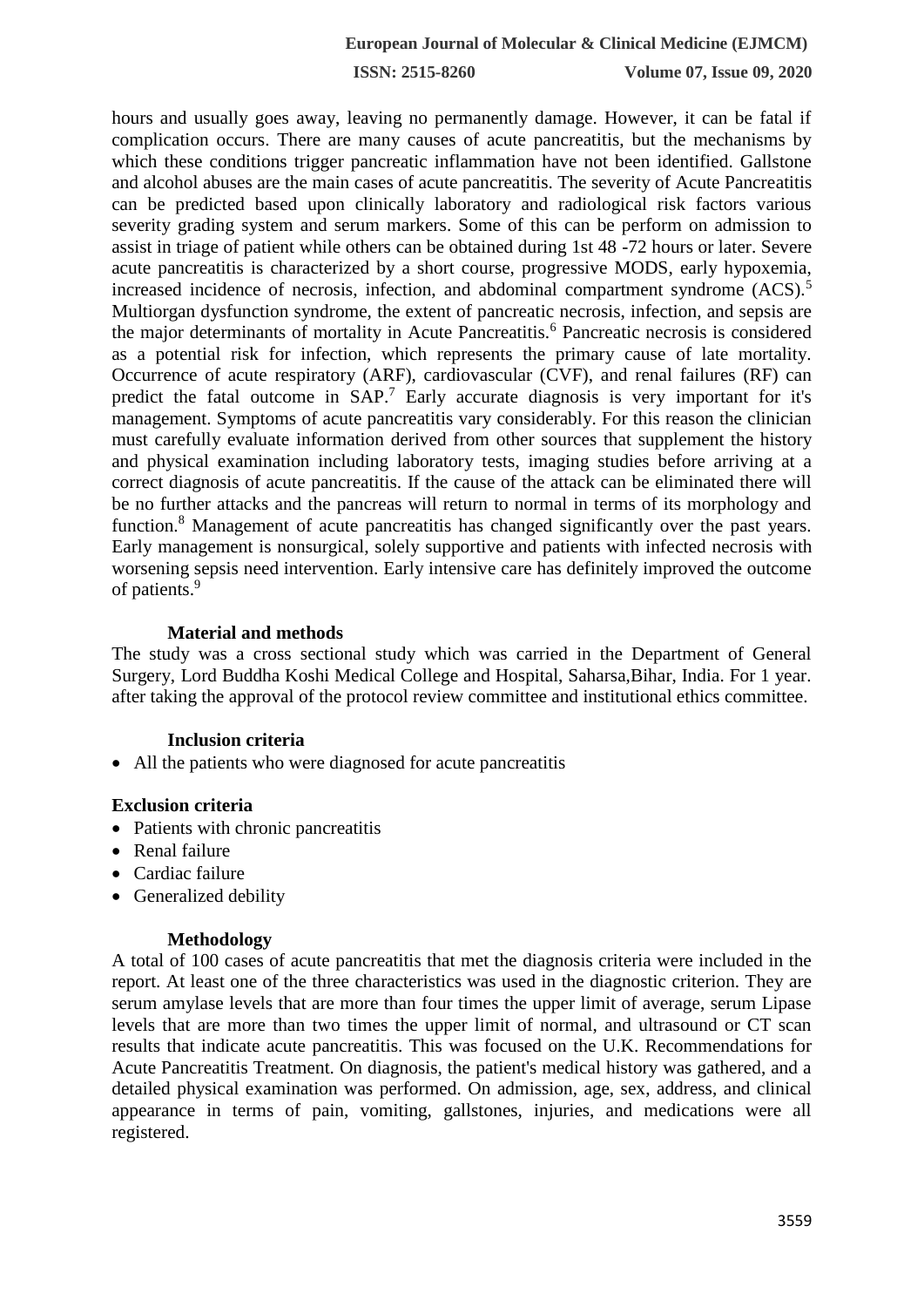### **Statistical analysis**

The collected data was inserted into a spreadsheet application (Microsoft Excel 2010) and then exported to the SPSS version 20 data editor website (SPSS Inc., Chicago, Illinois, USA). Percentages, means, and standard deviations were computed as part of descriptive statistics. The chi-square test was used test in this research. The significance level was set at  $p<0.05$ .

### **Results**

Out of 100 patients included in study, 56 were males and 44 were females. In our study, majority of patients at the age group of 30-40 (42%) and followed by 40-50 years (33%). The youngest patient was 17 year and the oldest Patient was 69 years (Table 1). Majority of the patients (98%) presented with pain abdomen, 81% of them presented with nausea/vomiting, 43% of them presented with fever and 23% of them with jaundice (Table 2).

| Age group in years | $Male = 58$ | Female=44 | Total $=100$ | $\frac{0}{0}$ | <b>P</b> value |
|--------------------|-------------|-----------|--------------|---------------|----------------|
| Below 20           |             |           |              | 3%            |                |
| 20-30              |             |           |              | 12%           |                |
| $30 - 40$          | 24          | 18        | 42           | 42%           | $>0.05$ NS     |
| 40-50              |             | 15        | 32           | 32%           |                |
| 50-60              |             |           |              | 9%            |                |
| Above 60           |             |           |              | 2%            |                |

#### **Table 1: Distribution of Age and sex of acute pancreatitis patients**

Test applied: chi-square test

## **Table 2: Symptomatology of acute pancreatitis patients**

| <b>Symptoms</b> | No of patients | $\frac{0}{0}$ |
|-----------------|----------------|---------------|
| Pain abdomen    | 98             | 98%           |
| Fever           | 43             | 43%           |
| Vomiting        | 81             | 81%           |
| Jaundice        | 23             | 23%           |

In this study, 47% biliary pancreatitis was found to be the most common cause for acute pancreatitis. Alcoholism was the second most common cause (35%). Hyperlipidemia (3%) and traumatic (4%) pancreatitis was found in 4 patient each. Patients where no cause was found were labelled as idiopathic (11%). In males alcoholism induced pancreatitis was most common with a second commonest as biliary etiology (Table 3).

| <b>Etiology</b> | Males=58 | <b>Females=42</b> | Total $=100$ | $\frac{6}{9}$ | <b>P</b> value |
|-----------------|----------|-------------------|--------------|---------------|----------------|
| Biliary         | 23       | 24                | $4^{\circ}$  | 47%           |                |
| Alcoholism      | 28       |                   |              | 35%           |                |
| Hyperlipidaemia |          |                   |              | 3%            | $0.06$ NS      |
| Traumatic       |          |                   |              | 4%            |                |
| Idiopathic      |          |                   |              | 11%           |                |

Test applied: chi-square test

Diabetes mellitus was most prevalent in the study population 57%. Obesity as defined by the current definition was prevalent in 43% (Table 4).

#### **Table 4: Co-morbidities in acute pancreatitis**

| <b>Co-morbidities</b> | No of patients                 | $\frac{0}{0}$ |
|-----------------------|--------------------------------|---------------|
| Diabetes mellitus     | --<br>$\overline{\phantom{a}}$ | 57%           |
| Obesity               | 43                             | 43%           |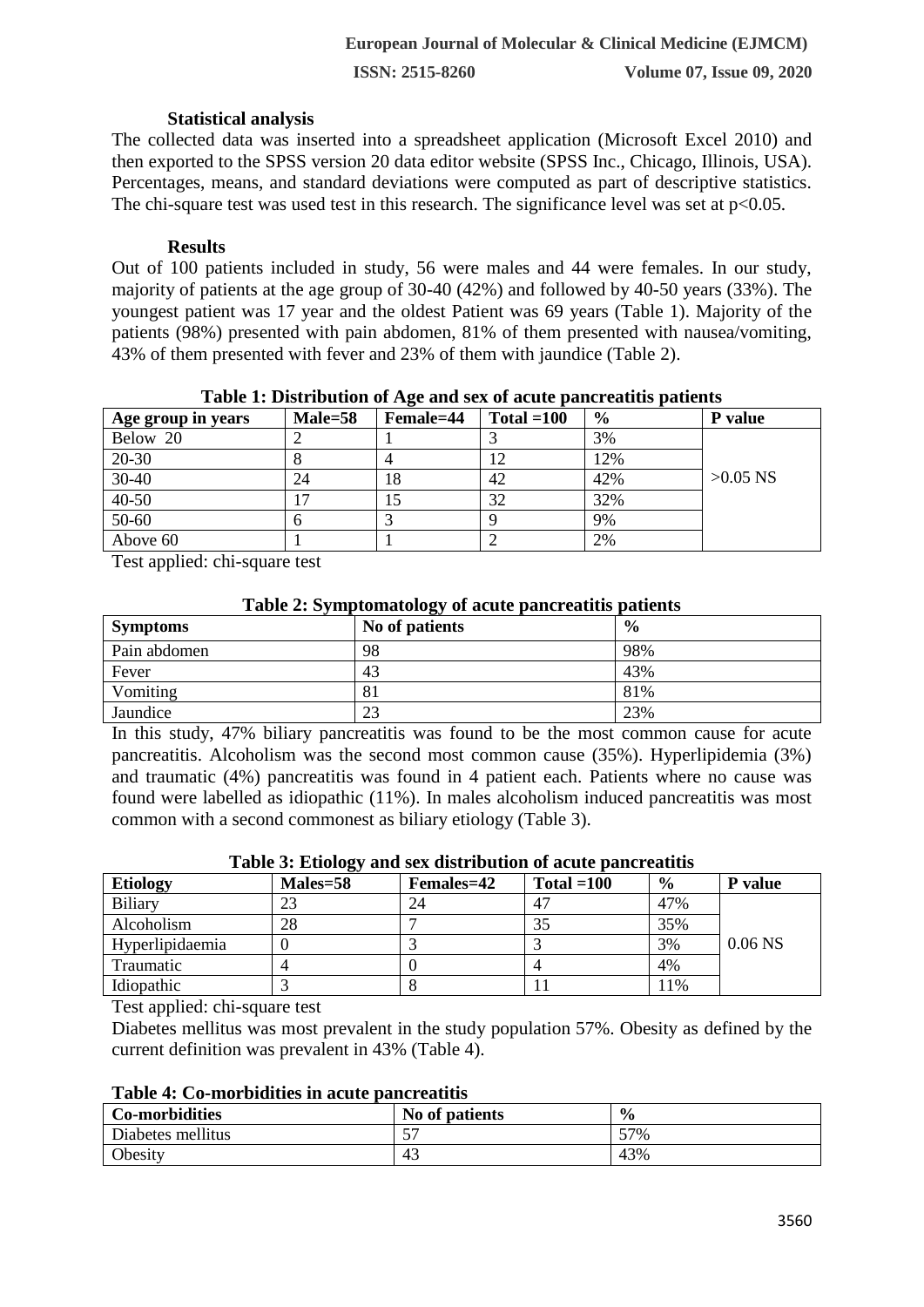**ISSN: 2515-8260 Volume 07, Issue 09, 2020**

#### **Discussion**

Acute pancreatitis is an acute inflammatory process of the pancreas with variable involvement of other regional tissues or remote organ systems. Predicting the prognosis of a patient with acute pancreatitis at admission forms a very important strategy in management of Acute pancreatitis, considering this it enable us to practice guidelines for standardization of management of the patient which will in turn translate into improved outcomes.<sup>10</sup> The present showed biliary pancreatitis (47%) as the most common cause for acute pancreatitis. The second most common cause was found to be alcoholism (35%). The other causes being hyperlipidaemia (3%), traumatic pancreatitis (4%) and 11% of patients did not show any symptoms and were labelled as idiopathic.

In biliary pancreatitis usually occurs in older adults, often have a history of cholelithiasis or intermittent, postprandial right upper-quadrant pain. Patients with acute pancreatitis present with mild to severe epigastric pain, with radiation to the back. Classically, the pain is characterized as constant, dull and boring, and is worse when the patient is supine.<sup>11</sup> The discomfort may lessen when the patient assumes a sitting or foetal position. A heavy meal or drinking binge often triggers the pain. In the present study all the patients (98%) presented with pain abdomen, 81% of them presented with nausea/vomiting, 43% of them presented with fever and 23 % of them with jaundice. Vomiting may be severe and protracted. The abdominal distension was due to result of paralytic ileus arising from retroperitoneal irritation or ascites, or it may occur secondary to a retroperitoneal phlegmon. Jaundice may be occasionally seen in cases of gall stone pancreatitis, in which it represents distal CBD obstruction by gall stones. $12$ 

On examination, severe pancreatitis was found to be associated with haemorrhage into the retro peritoneum may produce two distinctive sign's in about 3% of patients with pancreatitis namely Turner's sign (Bluish discoloration in the left flank) and Cullen's sign (Bluish discoloration of the periumbilical region).<sup>13</sup> These are due to tracking of bloodstained retroperitoneal fluid through tissue planes of the abdominal wall to the flanks or along the falciform ligament. These signs suggest sever episode of acute haemorrhagic pancreatitis. A third rare finding called, fox sign (Bluish discoloration below the inguinal ligament or at the base of the penis) due to caudal tracking of fluid was also observed. Epigastric and right hypochondriac tenderness was present, sometimes present diffusely the abdomen. Bowel sounds were decreased or absent. Usually there were no masses palpable, if present it could be swollen pancreas or pseudocyst or abscess.

Temperature was mildly elevated (100-101 Degree F) even in uncomplicated cases. In severe cases, orthostatic hypotension and tachycardia may be present, along with tachypnea or even dyspnoea. There may be evidence of a pleural effusion, especially on the left side. In this study out of 100 patients, 58 were males and 42 were females. In our study, majority of patients at the age group of 30-40 (42%) and followed by 40-50 years (32%). The youngest patient was 17 year and the oldest Patient was 69 years. The age and sex-wise recruitment of the subjects in the present study was in accordance with the earlier studies.<sup>14,15</sup> In other studies biliary pancreatitis was most prevalent. The combined etiology of alcohol and biliary pancreatitis is 87.5% which is fairly consistent with the other studies.<sup>16</sup> In males alcoholism induced pancreatitis 48.21% was most common, second commonest is biliary etiology (39.29%). Kandasami P and colleagues reported that 78% of males the predominant etiology is alcoholism and 77% of females, the etiology for acute pancreatitis is biliary etiology.<sup>17</sup> In the present study diabetes mellitus was most prevalent in the study population 57%. Obesity as defined by the current definition was prevalent in 43. %